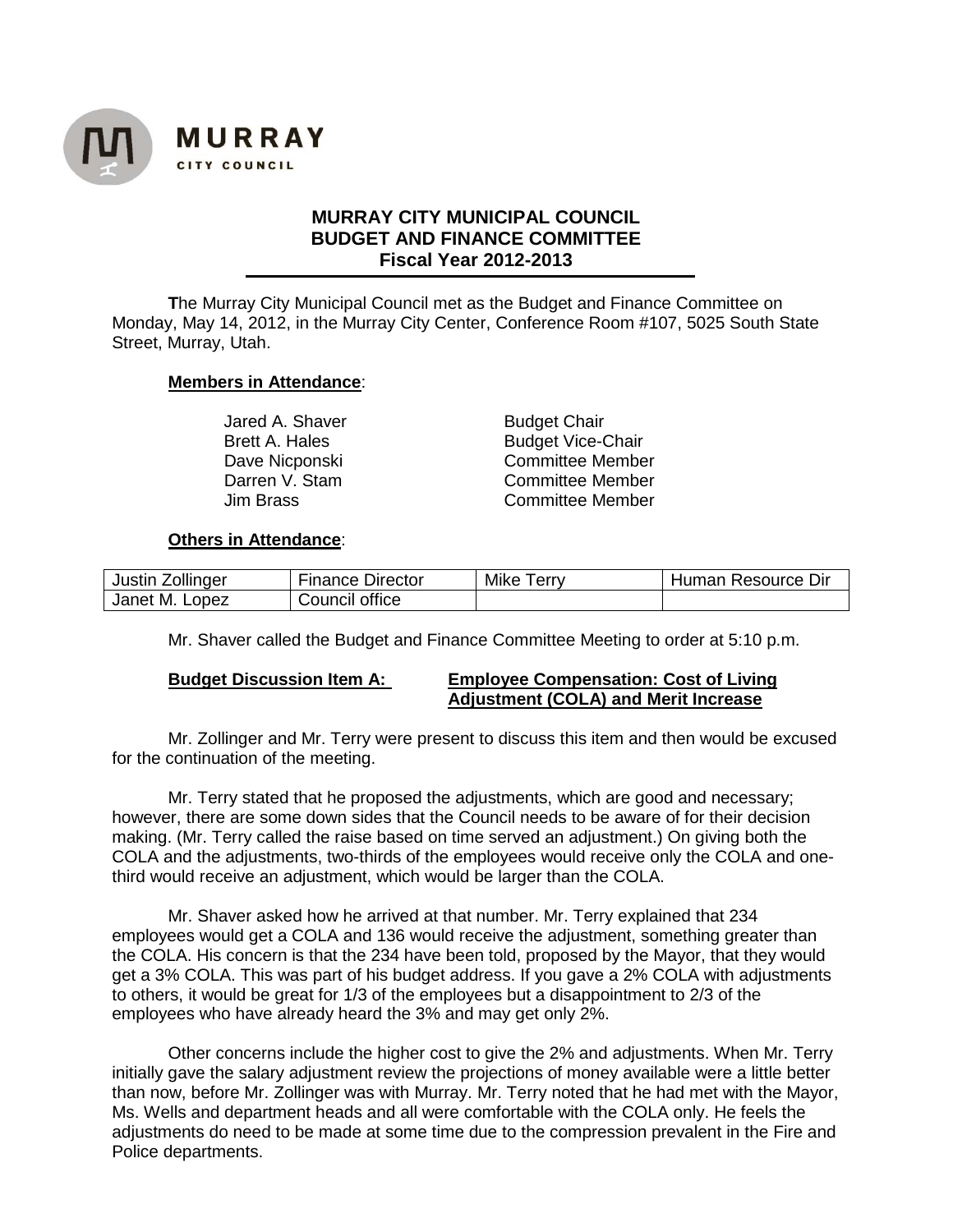Both the Fire and Police departments have career ladder systems built in that gives a 5% raise at four years of service. This moves employees from Police Officer I to Police Officer II which is a two grade adjustment and is comparable in Fire from a Firefighter I to Firefighter II, Mr. Terry informed the Council.

Mr. Zollinger stated that it was said that over the last three years no raises had been given, although, that is not entirely true. The career ladder raises have occurred. Mr. Terry said that there are probably two to three persons affected per year. It is not a merit increase it is a promotion of two grades. Any time someone moves up two grades, it is a 5% increase, and if they go up three or more grades, it is 10%.

Mr. Hales asked if this increase was given every four years. Mr. Terry said it is only a one time increase. Mr. Terry commented that the compression issues still exist when the six year employee makes the same amount as the four year and the three year person makes the same amount as a new hire. After that there is a Master Police Officer and with certifications the earliest it could happen is at ten years. With Firefighters beyond the II designation one must get the paramedic certification or an engineer certification. SWAT is just an assignment; it does not constitute additional payment.

Mr. Zollinger said he had learned that it is difficult to move laterally from one agency to another agency. Most will promote from within. Mr. Terry said Murray does that, as well, and cannot imagine a situation where Murray would go outside to promote; the exception to that is for Chief.

Mr. Hales asked if Mr. Terry feels differently about the previous recommendation to give adjustments for time of service. Mr. Terry said that he feels it will need to be done, but right now is not a good time, in his opinion.

Mr. Zollinger mentioned another unique situation that department heads are concerned about and that is merit pay. Some employees have been paid less and are lower in their grade because they received lower scores on evaluations and the lower pay adjustments compensate for that. They are lower in their grade for a reason because lower marks and adjustments were given based on low performance. There are only a few of these and they are being fixed. Mr. Terry said there are less than ten. He said that when you have someone low in their grade and adjustments are done according to their time served, it does not take into account their performance as an employee. These people will be swept up in their grade along with everyone else when these types of adjustments are done, regardless of their performance.

A merit increase is done when an evaluation is given and an employee receives a raise based on that evaluation. Murray has not done those in awhile and are not proposing that, Mr. Terry pointed out.

Mr. Shaver said that the issue will be the same no matter when adjustments are given and the only way that would change is if the department head or manager in the reviews says it will be adjusted a specific way. Mr. Zollinger said that there has to be a mechanism for department heads to make some judgment possible.

Mr. Nicponski asked if they could give him the cost for a 2% COLA.

Mr. Terry said that his numbers are salary only. The 3% COLA is \$447,000; 2% COLA with adjustments is \$563,000; and the 3% with adjustments is \$715,000. (These are General Fund numbers only.)

Mr. Nicponski asked how much the revenue has increased over the year. Mr. Zollinger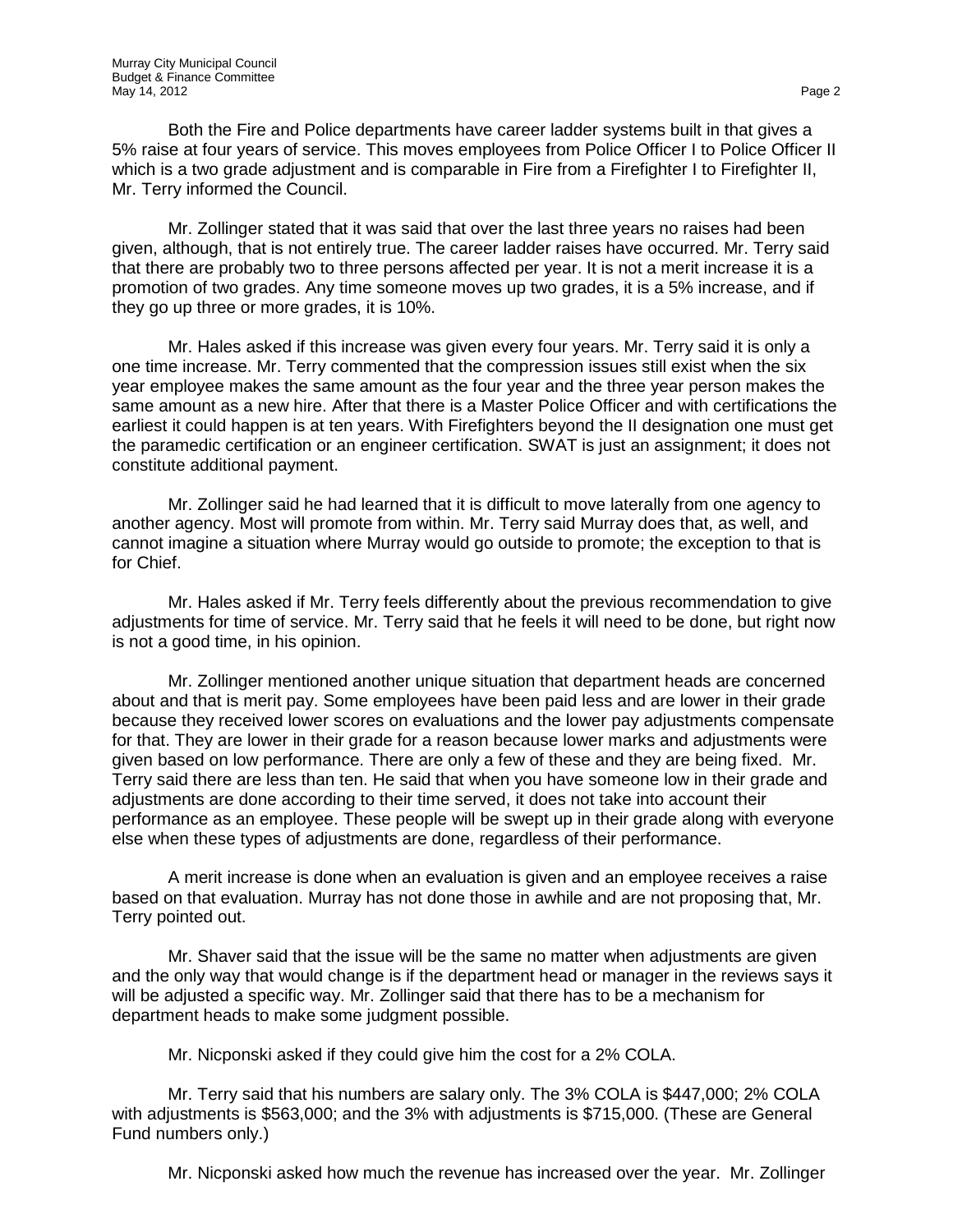said the budgeted revenue for FY 2012-13 has increased \$300,000 from the previous year. To get to this budget, cuts were taken in certain line items, and increases in some revenue items.

Mr. Stam asked if the adjustments are delayed for another year, the only additional people to adjust would be those hired between now and then, or will that number increase in other ways. Mr. Terry responded that the same people needing adjustments would be those needing it now; however, new hires would not need any adjustment. Mr. Stam said that by then the new hires would need increases, but not a significant amount. There may only be five new hires in the coming year, Mr. Shaver noted.

Mr. Zollinger expressed that Mr. Hales had asked about overtime, which is being evaluated and information will be shared on that soon. There are some policies in place.

Mr. Shaver commented that the Council would make a decision on the budget employee increases during the meeting so that Ms. Wells would have that information for the employee meeting.

Mr. Zollinger said that he is close to balancing the budget with the adjustments included. He is within \$25,000 and feels he can get the rest after speaking with a couple more departments. If the Council chooses, they will be ready to do that.

Mr. Shaver said that the challenge was not that the Budget Chair and Vice Chair wanted him to do that; although they did want to look at every possibility.

Mr. Hales asked Mr. Terry to reiterate what he felt the employees would desire. Mr. Terry said that the employees would like a 3% COLA plus adjustments. It is been proposed to give the 3% COLA across the board. He felt there would be immense frustration if the 3% were reduced to 2% for two thirds of the Murray employees. With the adjustments and 2% the 234 employees would be very disappointed. Mr. Zollinger noted that they might feel that they received one percent less so that others could get an adjustment.

Mr. Stam asked how much a 1% COLA costs. Mr. Terry responded that it is about \$200,000 citywide, and in the General Fund it is about \$150,000. Adding benefits in it would be about \$200,000.

Mr. Brass has heard from employees that they would prefer a 3% COLA than the 2% plus adjustments. Mr. Hales had also heard that.

Mr. Zollinger noted that the adjustments affect mostly four year employees. Mr. Shaver commented that looking at the five to twelve years is a large group. Mr. Terry said the adjustments would only be for how long a person had been in their current position.

Mr. Brass said that as a morale issue the 3% will impact more people. As the money gets better, compression can be addressed.

Mr. Shaver thanked Mr. Terry and Mr. Zollinger for sharing this information with them and spending this much time.

Mr. Zollinger mentioned that the Library Board had asked about doing a bonus incentive of \$10,000 to \$20,000 for Dan Barr on his retirement in September. He passed on the retirement incentives the previous year due to the centennial celebration. The Board would like to reward him for doing that. Mr. Shaver said the Council would address that on Thursday and he asked Ms. Lopez to include him in the meetings on May 17.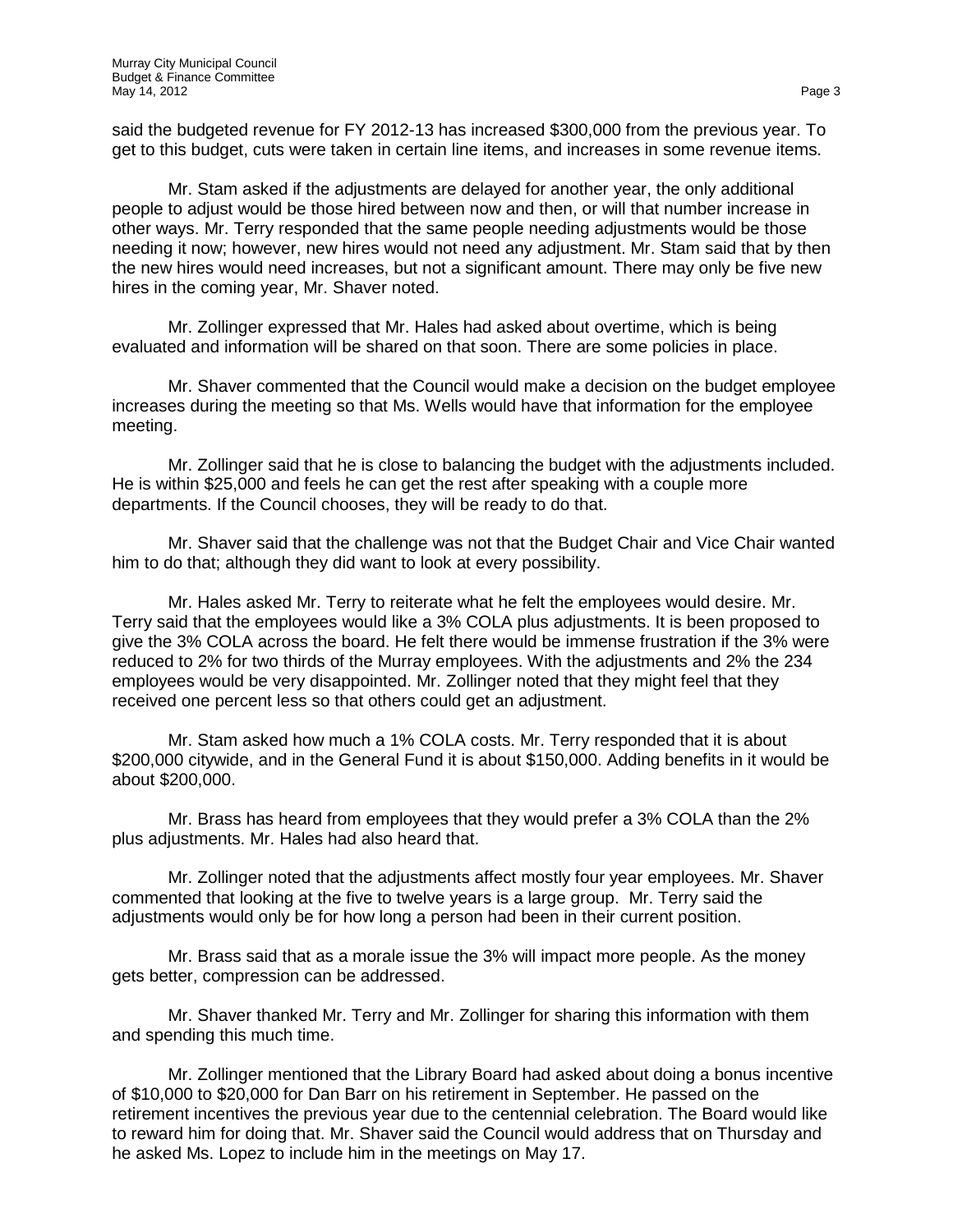Mr. Zollinger would email the other information that he wanted the Council to be aware of. Mr. Brass asked for the numbers had Mr. Barr taken the early retirement the previous year.

The Council does need to make a decision on employee compensation and Mr. Shaver noted that everyone agrees there should be a COLA; however, what that amount will be needs discussion. The merit increase needs consideration as to how it will impact the next year if it is not done this year. Maybe everyone gets merit next year instead of a COLA. These are the kind of issues that need discussion. He said he hears that Council Members prefer the 3% COLA this year. Mr. Nicponski agreed and noted that the compression could be done the next year. He said that he would like to avoid this issue of employees' expectations that exists currently.

Mr. Stam asked when he thought the COLA should be implemented.

Since the 3% COLA is part of the budget, it would take place on July 1. The question is the merit increase that would take place in fiscal year 2013-2014, Mr. Shaver stated.

Mr. Stam pointed out that his initial thought was that if the COLA was done at the beginning of second quarter then there would be a potential savings that could go toward some of the merit increases.

Others commented that would be splitting hairs. Mr. Nicponski said it should be given as soon as possible and let the employees know they are doing a great job.

## **Budget Discussion Item B: Retained Risk Fund**

Mr. Shaver said this topic was a hot button for him. He would like to get the City into a position to handle its own risk and pay for normal things, not a major earthquake, but regular risks of day to day accidents and lawsuits the City deals with. He wondered if there could be a line item for retained risk fund in the General Fund with everybody contributing so much money into it. Some departments do not really have much risk but others do. Should those departments, such as fire and police contribute more, due to the risks involved, he asked.

Mr. Brass responded that Mr. Nakamura had pushed this for years and the premiums to the City are in excess of \$40,000 per year for someone who does virtually nothing for us. He feels the money would be better spent self funding. We have never self funded, to Mr. Brass' knowledge. He would like to talk more about it. Mr. Nakamura is a conservative person and if he feels it is a good idea, then the numbers need to be looked at. He gets hit the most on the lawsuits so he sees it up front.

Mr. Shaver asked what the purpose of a reserve fund is. For example, power has a reserve fund; it is our safety net. If they blow a transformer or something major, Mr. Brass pointed out, it is big money. A transformer can be \$1.4 million and a year to build. A major outage is expensive. Mr. Brass said that Central Valley has been having this discussion because it has no reserve fund and the trickling filters are 30 years old. Mr. Shaver expressed that to him the retained risk fund is the City's insurance reserve fund.

## **Budget Discussion Item C: Budget Saving Philosophy**

Mr. Shaver explained that he and Mr. Hales had a meeting with Mr. Zollinger and Ms. Wells regarding the budget in general. He stated that the City reserve fund is the savings that the City gets to dip into. He said that earnings return on savings is extremely low. He feels that Mr. Zollinger is building a savings into the budget. The annual budget for the General Fund is roughly \$35 million. To get to a zero budget we must raise \$35 million and spend \$35 million. There is a percentage of savings built into each budgeted item in case something happens. Mr.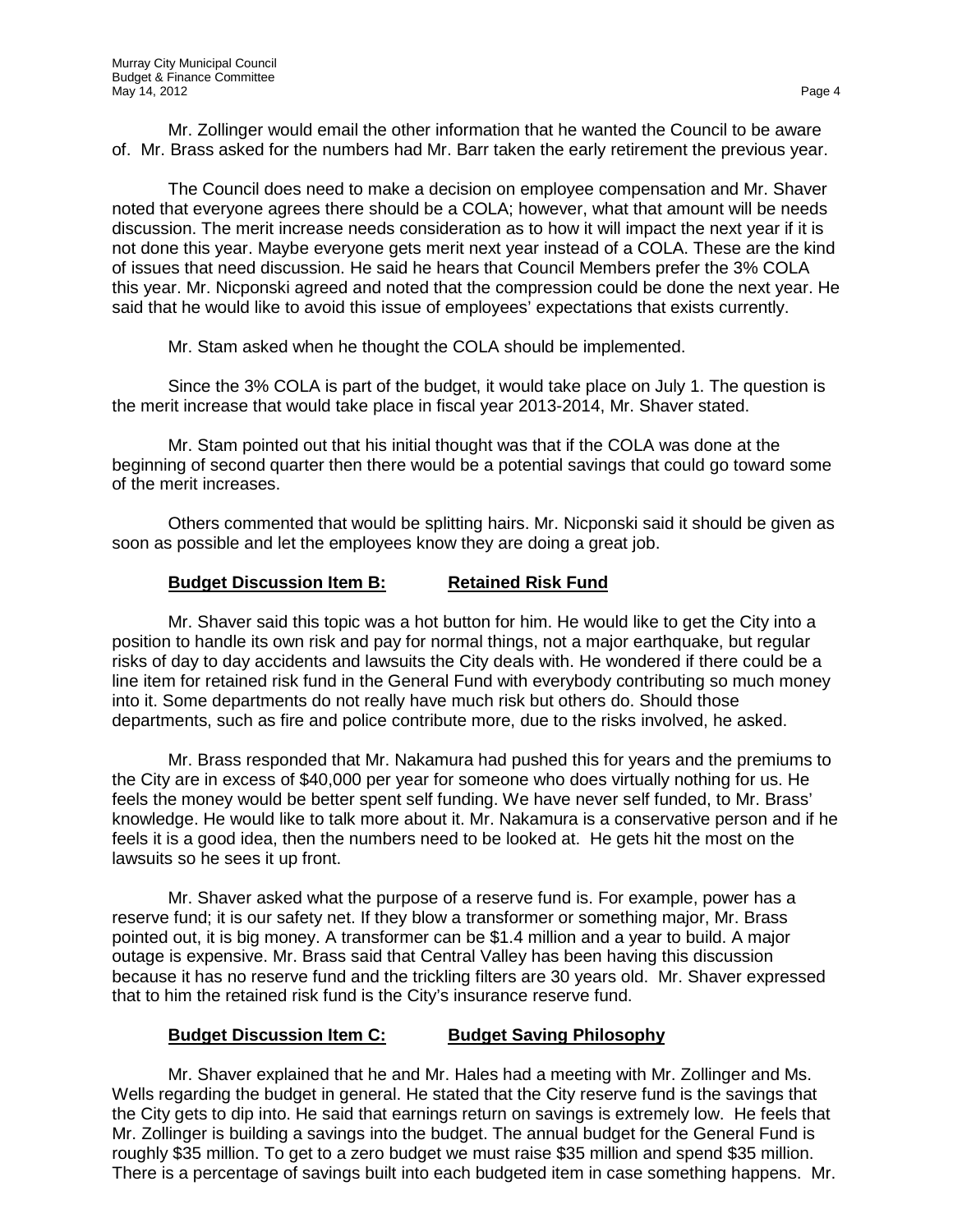Shaver said that his philosophy is that the reserve is for that purpose not the budget. He stressed that he does not feel additional dollars should be built into the budget because the Council may consider raising or lowering taxes based on the number that must be met.

Mr. Brass agreed with that philosophy and Mr. Stam pointed out that actual historical figures may show \$3,550 and then \$4,000 is budgeted. Mr. Brass said that Mr. Shaver is referring to how much padding goes into the numbers. Mr. Hales asked if there is a percentage. Mr. Shaver suggested that, as a Council, it should be determined how much should be added into those numbers. He would not expect to cut to the bone, because gas goes up, power goes up and that is known. But in some cases, we may see \$5,000 in expenditures across the board for five years and then they asked for \$6,000, you must ask why.

Mr. Brass said that the year-to-date numbers are two months short of the year and that should be taken into consideration.

Looking at the budget next Thursday, the Council may not have to look at every department. For example, in Finance, the budget consists of personnel and supplies. Not much is built in. However, looking at Public Services is huge. If you take \$50,000 and build in extra, then the numbers are huge.

Mr. Hales asked if department heads have been taught to do that. Mr. Shaver replied that they had. The Council would have to go against grain on this matter.

Mr. Shaver explained that in past years Murray had lots of money. When the Council began to cut and take away their money, they began to pad the system to protect their funding. No one is maliciously trying to hurt the City, but somewhere that philosophy needs to shift. What is the Council philosophy? Personally, Mr. Shaver said he would go through and slash dollars. He does not want to do that.

Mr. Brass pointed out that when the economy failed it cost the City lots of sales tax. It required a change of philosophy to believe that we don't have lots of money. Some have adjusted better than others. Some budgets may have some padding and others do not. We have to figure that out, Mr. Brass related.

He also stated that along those lines, because interest rates are still so low on reserves and the economy is still in a position to get work done at a relatively decent price, should the City spend some reserves to get one-time projects done? It is cheap now and we are not making anything on reserves.

Mr. Shaver noted that Mr. Nicponski had brought up that very issue to take a million dollars from reserves and get some projects done. Mr. Nicponski stated that we have recurring revenues that will be used for one-time expenditures and it frees that money up. The recurring revenue can take care of things like the employees' raises and recurring expenses. Mr. Shaver said that the CIP process is a way to do that rather than through the general budget. Part of the philosophy is to take an extra million and go back to the CIP process to see where it can be spend it to benefit and gain from it. Mr. Brass agreed to have that discussion because he is seeing bid numbers that are very favorable. He thought it would be worth having Mr. Zollinger run some numbers and take money out of savings due to the favorable bid environment versus the interest that is not being made. Waiting a year or two, if the economy comes back, then everything rises with the tide. Mr. Shaver noted that Woodstock Elementary was bid at the perfect time when construction was so low. He asked if there were a process the City could use to do that.

Mr. Hales commented that he is not for padding the budget; however, he is for being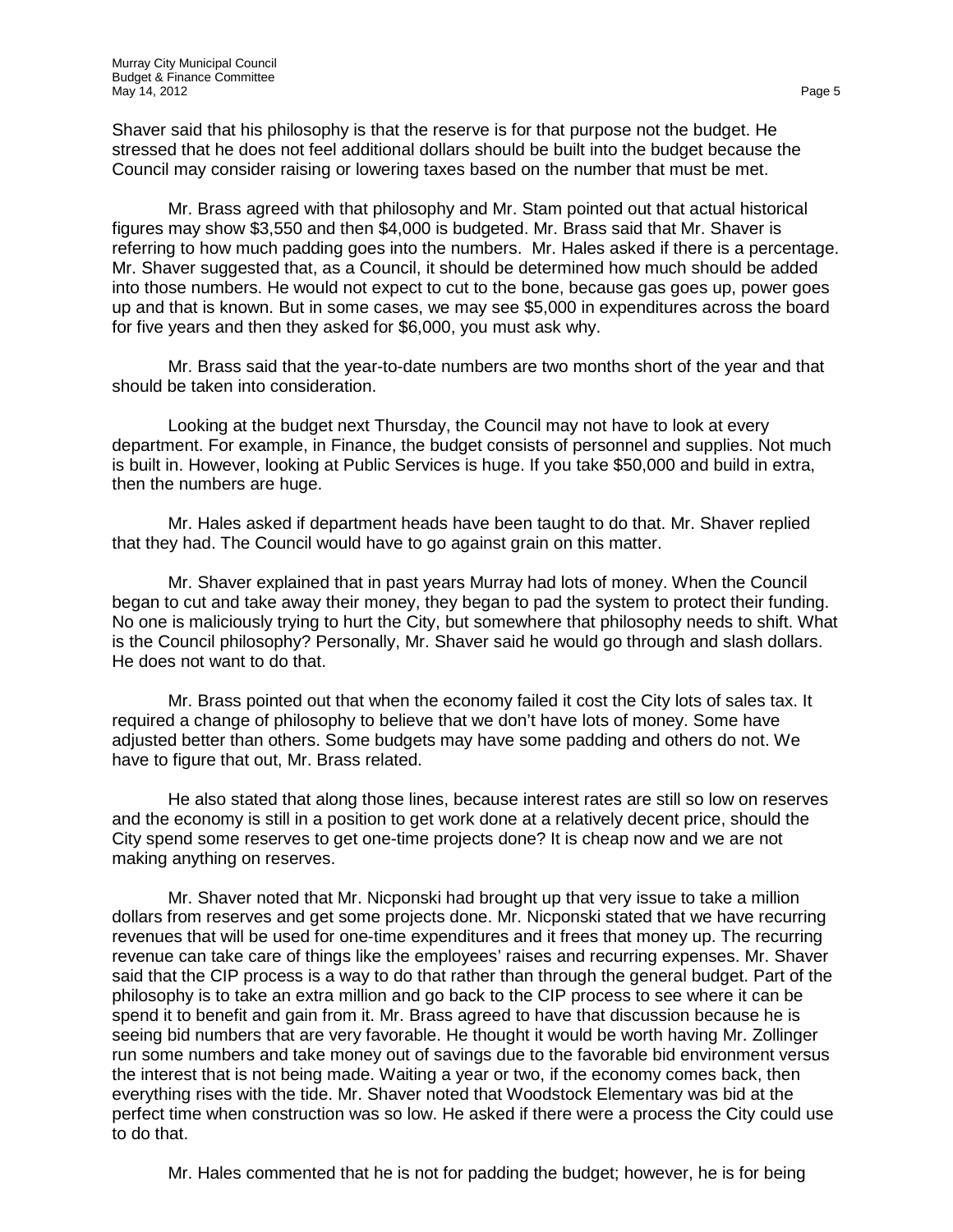conservative. He prefers having a little extra rather than going short on line items. Other Council members agreed with that philosophy. Mr. Hales said it is hard to anticipate the numbers.

## **Budget Discussion Item D: Fiscal Year 2012-2013 Budget**

Mr. Shaver said that if the Council tries to change the philosophy the way Mr. Brass described, then one may say to the department that we will give you the money in another place. We then hold one item to a very specific criterion and go through a Capital Improvement Program process to help in another area rather than the budget, Mr. Shaver suggested. This breaks the philosophy. If the line items are held to a percentage over the historical expenditures, then there is a guideline to follow. It may be 2%, 3% or 5%. However, if Mr. Shaver sees a \$10,000 increase in a line that spent \$50,000 historically, then he asks a question. If an explanation can be given, it may be acceptable.

Mr. Hales asked if the Council received all the explanations on increases in line items.

Mr. Shaver proposed that everyone turn to tab #5 and look at the first sheet. The travel item had increased by \$2,500 and the explanation tells exactly why. There was also an explanation for the increase in professional services.

Mr. Stam reviewed that by budgeting within a certain percentage of actual, then a budget risk fund is being created to cover increases.

Mr. Shaver described his family grocery budget that is based on actual with an increase of five percent. On the Murray City budget, if he uses the same theory, he would budget 105% of actual per line item. He stated that this is his proposal and he wondered if anyone had another idea.

Mr. Brass reminded the Council that they must look at the annualized numbers not the year to date figure that is only for the last 10 months. The only way to be fair is to look at what they are really going to spend for the current year.

Mr. Hales pointed out the travel budget in the Attorney's office. They have not been able to travel for the past two years and now the \$3,500 budget is pertinent to the attorney's positions. This is where the explanation is helpful.

Mr. Shaver related the time the printout was created and he noted that the employees line items will have the 3% increase included in every budget. Travel had been deeply slashed and that has been brought back into the budget this year.

Mr. Brass noted that the line items for social security, group insurance and retirement had all been adjusted as necessary. Those items do not need adjusting. Then the day to day operating expenses can be studied and it is hard because it is a thick book.

Mr. Shaver explained that in the water department, tab 20 page 74, the regular employees are listed first. Reading through the numbers you will see the Mayor's proposed budget has a lower number, which can be accounted for by the retirements and the 3% increase. Those numbers do not need an explanation.

## **Budget Discussion Item E: Verification Philosophy**

Mr. Shaver commented that the Council trusts, but verifies. The City Council is given fiduciary responsibility over the budget. The Council may accept the budget as is or make changes to it on Thursday, May 17, 2012. Each Council member may want to go through a